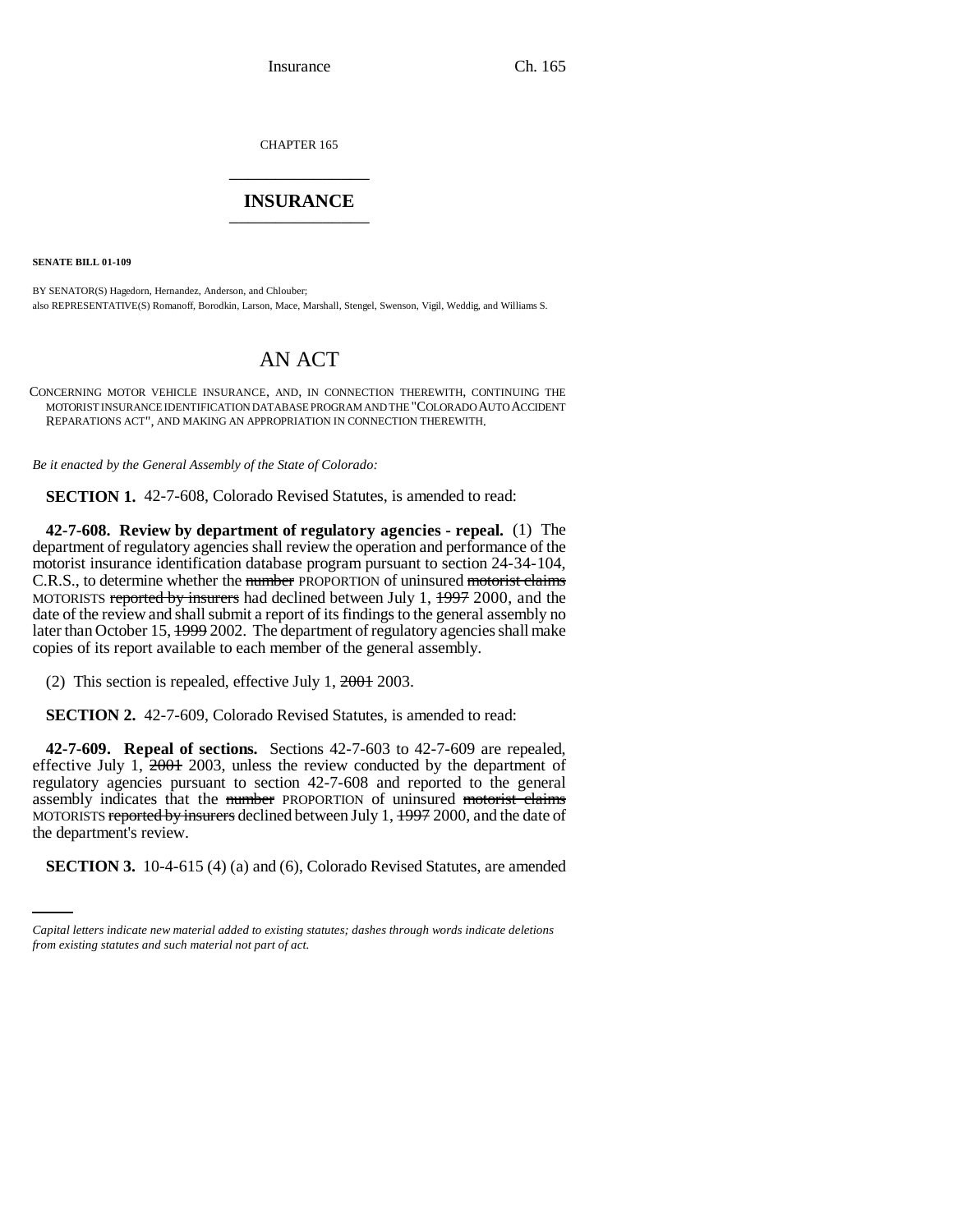to read:

**10-4-615. Motorist insurance identification database program - reporting required - fine.** (4) (a) The department of revenue shall assess a fine of not more than two hundred fifty dollars against an insurer for each day such insurer fails to comply with this section OR WITH RULES PROMULGATED PURSUANT TO SECTION 42-7-604 (8), C.R.S.

(6) This section is repealed, effective July 1,  $2001$  2003, unless the review conducted by the department of regulatory agencies pursuant to section 42-7-608, C.R.S., and reported to the general assembly indicates that the number PROPORTION of uninsured motorist claims MOTORISTS reported by insurers declined between July 1, 1997 2000, and the date of the department's review.

**SECTION 4. Repeal.** 24-34-104 (30) (a) (VI), Colorado Revised Statutes, is repealed as follows:

**24-34-104. General assembly review of regulatory agencies and functions for termination, continuation, or reestablishment.** (30) (a) The following functions of the specified agency shall terminate on July 1, 2001:

(VI) The motorist insurance identification database program created in section 10-4-615, C.R.S., as conducted by the department of revenue.

**SECTION 5.** 24-34-104 (32.5), Colorado Revised Statutes, is amended BY THE ADDITION OF A NEW PARAGRAPH to read:

**24-34-104. General assembly review of regulatory agencies and functions for termination, continuation, or reestablishment.** (32.5) The following agencies, functions, or both, shall terminate on July 1, 2003:

(g) THE MOTORIST INSURANCE IDENTIFICATION DATABASE PROGRAM CREATED IN SECTION 42-7-604, C.R.S.

**SECTION 6.** 10-4-726, Colorado Revised Statutes, is amended to read:

**10-4-726. Repeal of part.** This part 7 is repealed, effective July 1, 2001 2002.

**SECTION 7.** The introductory portion to 42-7-605 (1), Colorado Revised Statutes, is amended to read:

**42-7-605. Notice of lack of financial responsibility.** (1) If the comparison made pursuant to section 42-7-604 (6) (b) shows that a motor vehicle THAT HAS NOT BEEN EXEMPTED UNDER SECTION  $42-3-134$  (1) (b) has not been insured for three consecutive months, the department of revenue shall direct the designated agent to notify the owner of the motor vehicle that said owner has forty-five days to provide the designated agent with one of the following, or said owner's license plates REGISTRATION will be subject to immediate seizure ADMINISTRATIVE SUSPENSION after the expiration of said forty-five day period:

**SECTION 8.** 42-3-134 (1) (a), (1) (c), and (26) (d), Colorado Revised Statutes,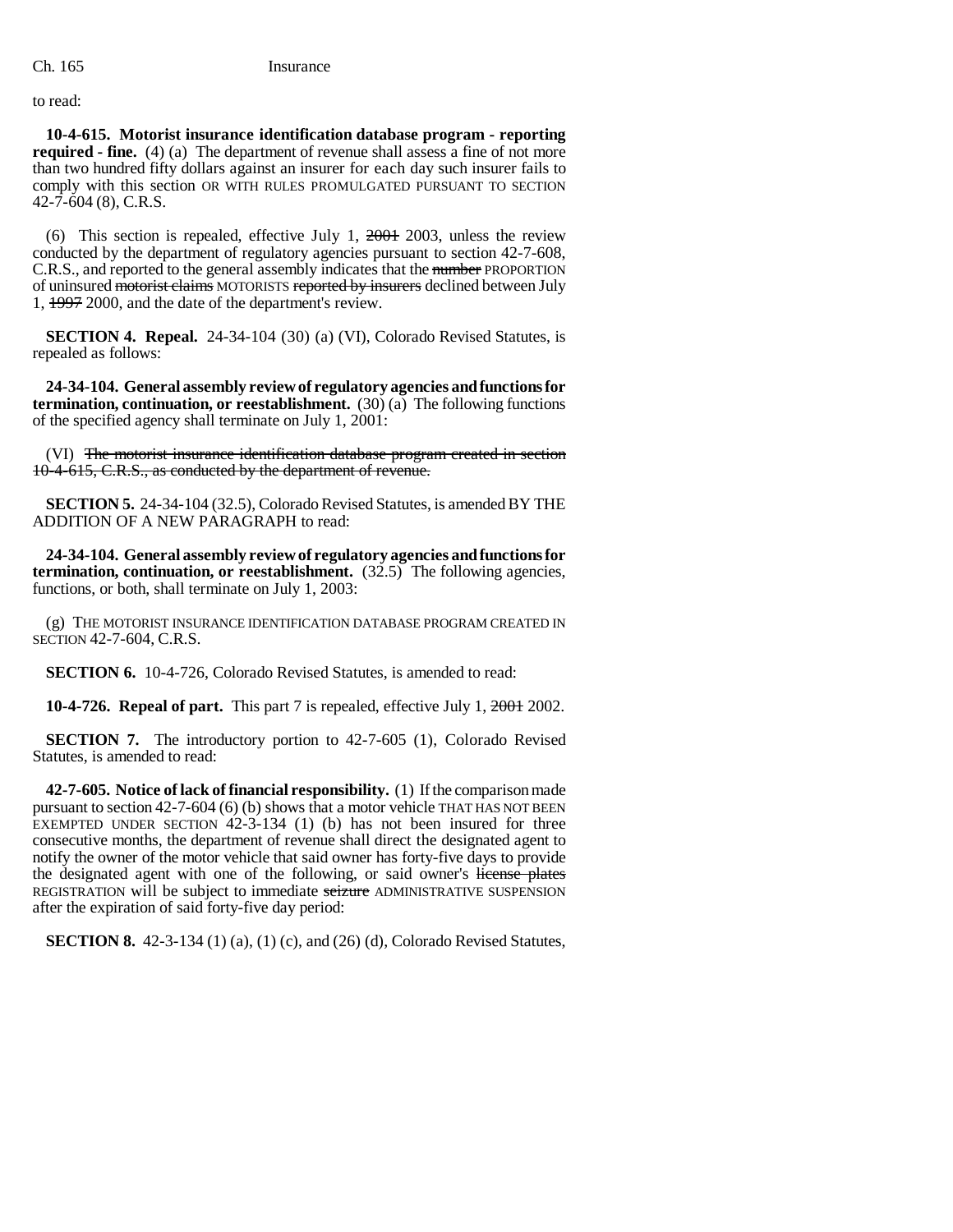are amended to read:

**42-3-134. Registration fees - passenger and passenger-mile taxes.** (1) (a) Not later than September 1, 1997, in addition to other fees specified in this section, an applicant shall pay a motorist insurance identification fee of one dollar IN AN AMOUNT DETERMINED BY PARAGRAPH (d) OF SUBSECTION (26) OF THIS SECTION when application is made for registration or renewal of registration of a motor vehicle under this article.

(c) This subsection (1) is repealed, effective July 1,  $2001$  2003, unless the review conducted by the department of regulatory agencies pursuant to section 42-7-608 and reported to the general assembly indicates that the number PROPORTION of uninsured motorist claims MOTORISTS reported by insurers declined between July 1, 1997 2000, and the date of the department's review.

(26) (d) (I) Effective September 1, 1997, in addition to any other fee imposed by this section, there shall be collected, at the time of registration of any motor vehicle in the state, a motorist insurance identification fee. Such fee shall be adjusted annually by the department of revenue, based upon moneys appropriated by the general assembly for the operation of the motorist insurance identification database program. In no event shall such fee exceed one dollar FIFTY CENTS. Such fee shall be transmitted to the state treasurer, who shall credit the same to a special account within the highway users tax fund, to be known as the motorist insurance identification account, which is hereby created. Moneys in the motorist insurance identification account shall be used, subject to appropriation by the general assembly, to cover the costs of administration and enforcement of the motorist insurance identification database program, created in section 42-7-604.

(II) This paragraph (d) is repealed, effective July 1,  $2001$  2003, unless the review conducted by the department of regulatory agencies pursuant to section 42-7-608 and reported to the general assembly indicates that the number PROPORTION of uninsured motorist claims MOTORISTS reported by insurers declined between July 1, 1997 2000, and the date of the department's review.

**SECTION 9.** 10-4-604.5 (2), Colorado Revised Statutes, is amended to read:

**10-4-604.5. Issuance or renewal of insurance policies - proof of insurance provided by certificate, card, or other media - repeal.** (2) This section is repealed, effective July 1, 2001 2003.

**SECTION 10.** 42-3-105 (1) (c) (III), Colorado Revised Statutes, is amended to read:

**42-3-105. Application for registration - tax - repeal.** (1) (c) (III) This paragraph (c) is repealed, effective July 1, 2001 2003.

**SECTION 11.** 42-3-112 (3) (b) (I), Colorado Revised Statutes, is amended to read:

**42-3-112. Records of application and registration - repeal.** (3) (b) (I) The department may not renew the registration of a motor vehicle unless the applicant has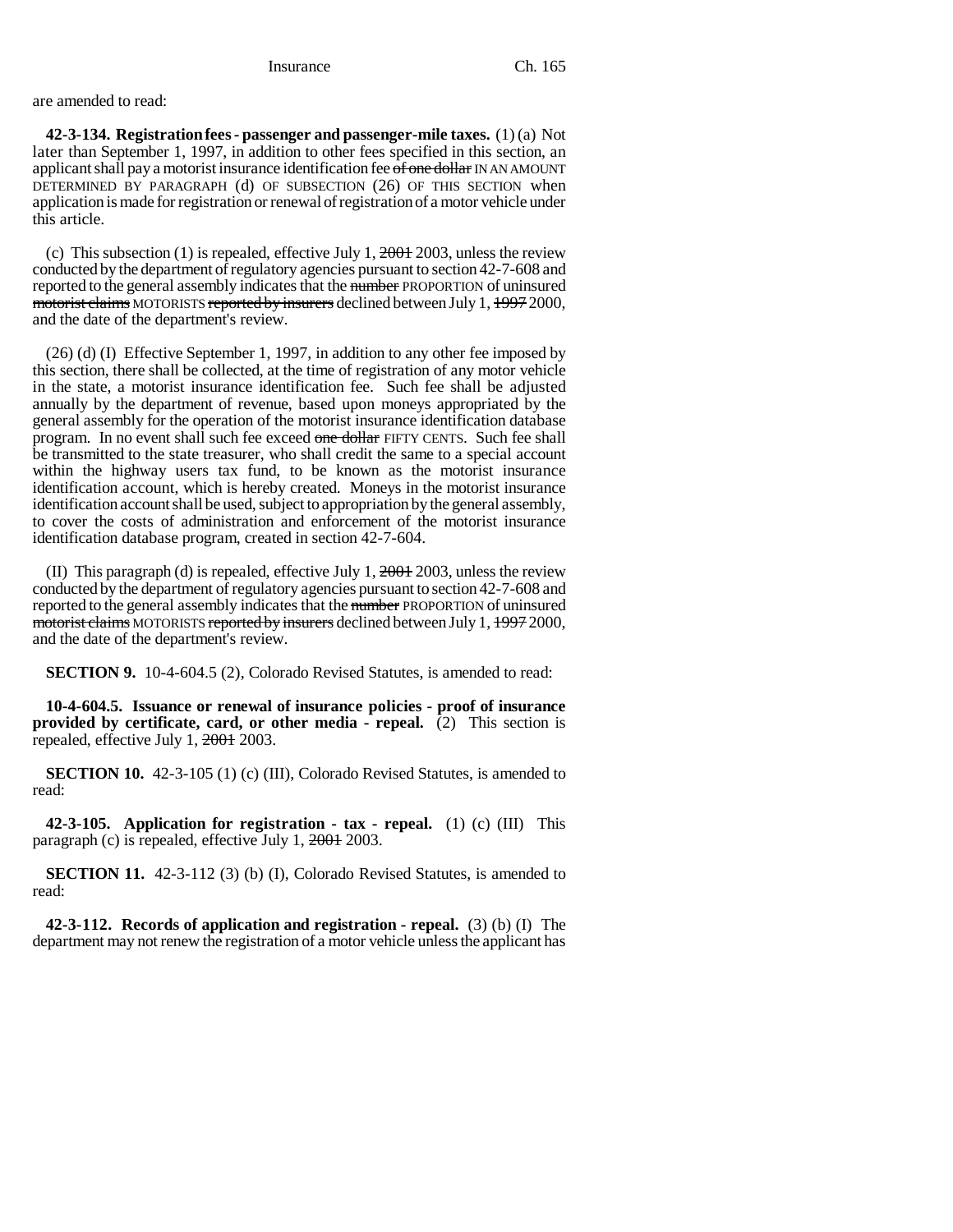## Ch. 165 Insurance

SUBMITTED PROOF OF a complying motor vehicle insurance policy, including an operator's policy of insurance under section 10-4-706.5, C.R.S., or certificate of self-insurance in full force and effect as required by sections 10-4-705 and 10-4-716, C.R.S. The requirements of this paragraph (b) apply only to motor vehicles classified as Class C personal property under section 42-3-106 (1) (c), to light trucks THAT HAVE NOT BEEN EXEMPTED UNDER SECTION 42-3-134 (1) (b), that do not exceed sixteen thousand pounds empty weight, and that are not insured through a commercial line of insurance, and to sports utility vehicles that are classified as Class B personal property under section  $42-3-106$  (1) (b). The registration renewal card shall direct the applicant to enclose the proof of insurance certificate or insurance identification card provided to the applicant by the applicant's insurer pursuant to section 10-4-604.5, C.R.S., with the renewal card or provide proof of insurance in such other media as is authorized by the department to demonstrate compliance with such requirements. Nothing in this paragraph (b) shall be interpreted to preclude the department from electronically transmitting insurance information to designated agents pursuant to section 42-7-604 for the purpose of ensuring compliance with mandatory insurance requirements.

**SECTION 12.** 42-4-1409 (8), Colorado Revised Statutes, is amended to read:

**42-4-1409. Compulsory insurance - penalty - repeal.** (8) This section is repealed, effective July 1, 2001 2003, unless the review conducted by the department of regulatory agencies pursuant to section 42-7-608 and reported to the general assembly during the 1999 regular session of the general assembly indicates that the number PROPORTION of uninsured motorist claims MOTORISTS reported by insurers declined between July 1,  $\frac{1997}{2000}$ , and the date of the department's review.

**SECTION 13.** 42-4-1410 (3), Colorado Revised Statutes, is amended to read:

**42-4-1410. Proof of financial responsibility required - suspension of license - repeal.** (3) This section is repealed, effective July 1, 2001 2003, unless the review conducted by the department of regulatory agencies pursuant to section 42-7-608 and reported to the general assembly during the 1999 regular session of the general assembly indicates that the number PROPORTION of uninsured motorist claims MOTORISTS reported by insurers declined between July 1, 1997 2000, and the date of the department's review.

**SECTION 14.** 42-7-301.5 (4), Colorado Revised Statutes, is amended to read:

**42-7-301.5. Proof of financial responsibility.** (4) This section is repealed, effective July 1, 2001 2003, unless the review conducted by the department of regulatory agencies pursuant to section 42-7-608 and reported to the general assembly indicates that the number PROPORTION of uninsured motorist claims MOTORISTS reported by insurers declined between July 1, 1997 2000, and the date of the department's review.

**SECTION 15. Appropriation.** In addition to any other appropriation, there is hereby appropriated, out of any moneys in the motorist insurance identification account in the highway users tax fund not otherwise appropriated, to the department of revenue, for the fiscal year beginning July 1, 2001, the sum of one million nine hundred seventy-one thousand nine hundred forty-five dollars (\$1,971,945) and